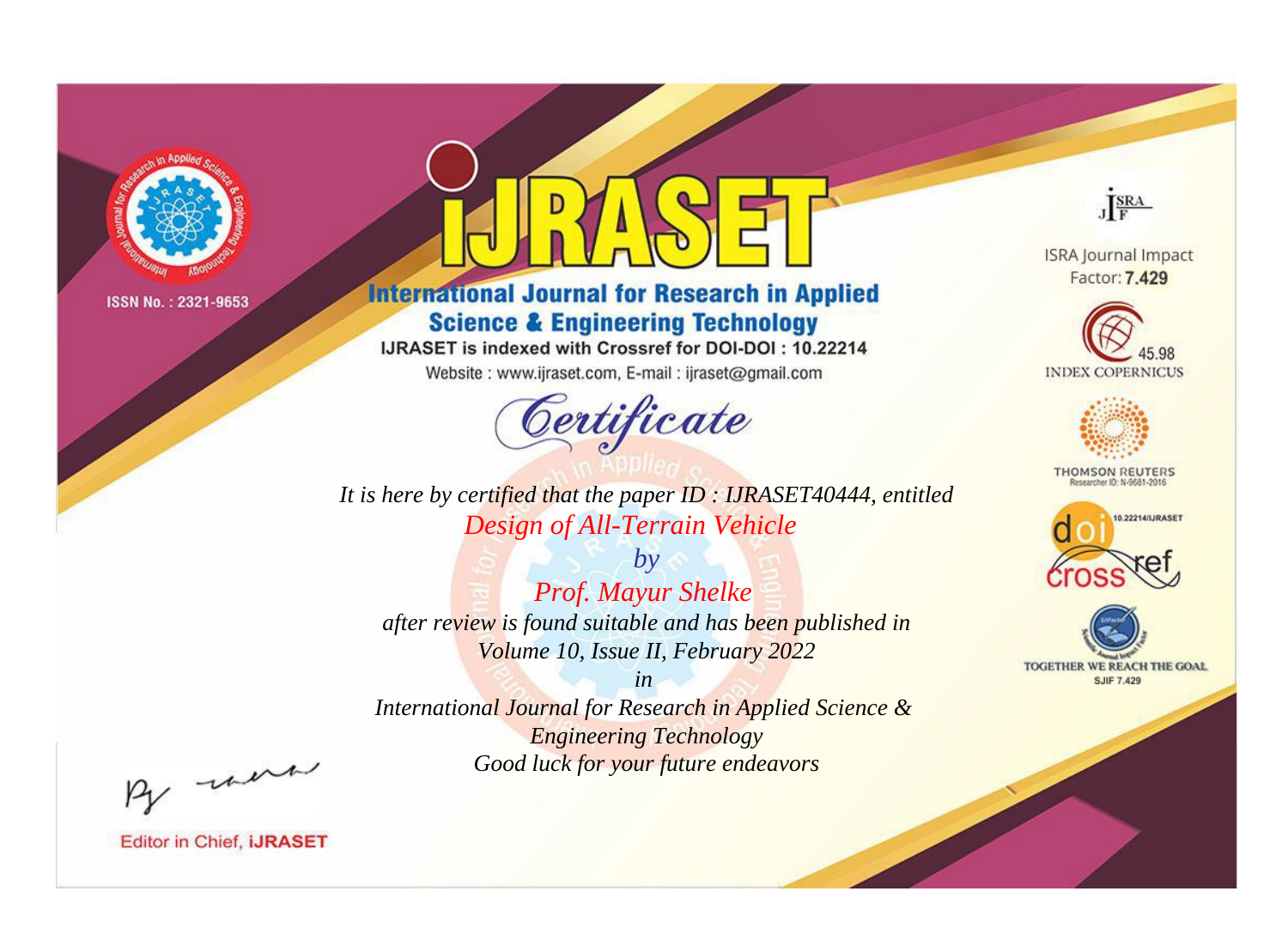

# **International Journal for Research in Applied Science & Engineering Technology**

IJRASET is indexed with Crossref for DOI-DOI: 10.22214

Website: www.ijraset.com, E-mail: ijraset@gmail.com



JERA

**ISRA Journal Impact** Factor: 7.429





**THOMSON REUTERS** 



TOGETHER WE REACH THE GOAL **SJIF 7.429** 

It is here by certified that the paper ID: IJRASET40444, entitled Design of All-Terrain Vehicle

 $by$ **Gauray Soni** after review is found suitable and has been published in Volume 10, Issue II, February 2022

 $in$ International Journal for Research in Applied Science & **Engineering Technology** Good luck for your future endeavors

By morn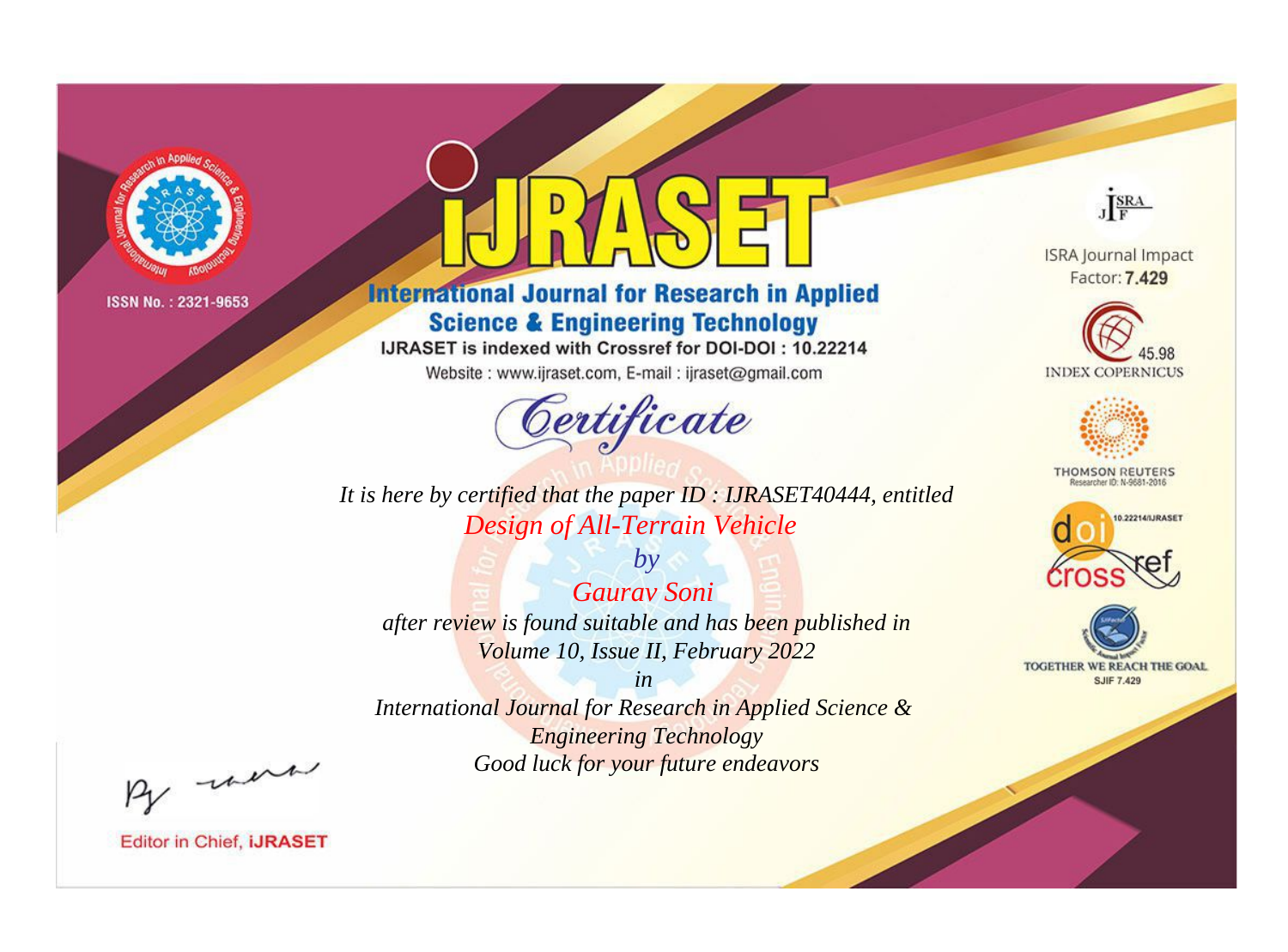

# **International Journal for Research in Applied Science & Engineering Technology**

IJRASET is indexed with Crossref for DOI-DOI: 10.22214

Website: www.ijraset.com, E-mail: ijraset@gmail.com



JERA

**ISRA Journal Impact** Factor: 7.429





**THOMSON REUTERS** 



TOGETHER WE REACH THE GOAL **SJIF 7.429** 

It is here by certified that the paper ID: IJRASET40444, entitled Design of All-Terrain Vehicle

 $by$ **Kartik Dhengre** after review is found suitable and has been published in Volume 10, Issue II, February 2022

 $in$ International Journal for Research in Applied Science & **Engineering Technology** Good luck for your future endeavors

By morn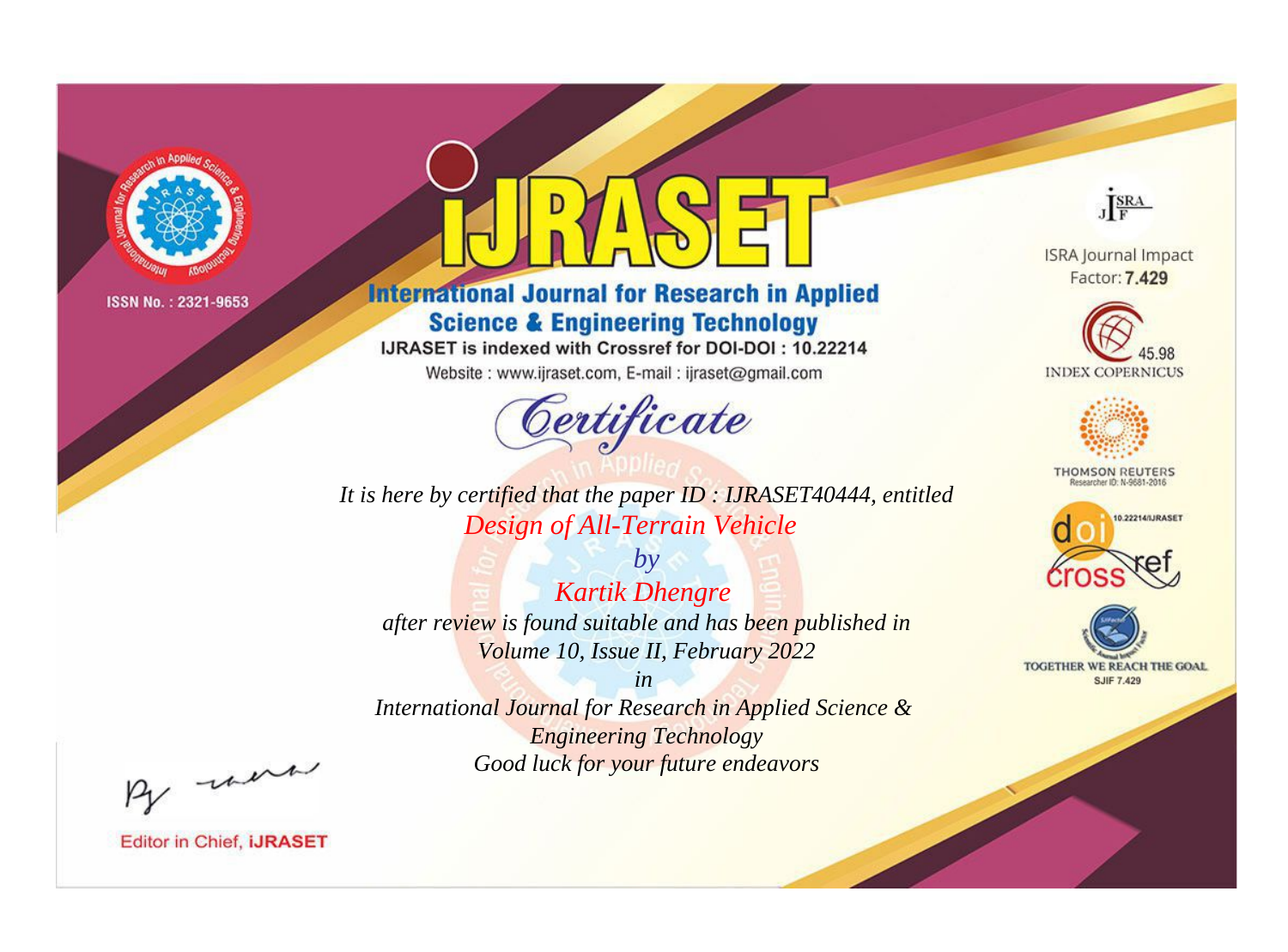

# **International Journal for Research in Applied Science & Engineering Technology**

IJRASET is indexed with Crossref for DOI-DOI: 10.22214

Website: www.ijraset.com, E-mail: ijraset@gmail.com



JERA **ISRA Journal Impact** 

Factor: 7.429





**THOMSON REUTERS** 



TOGETHER WE REACH THE GOAL **SJIF 7.429** 

It is here by certified that the paper ID: IJRASET40444, entitled Design of All-Terrain Vehicle

 $by$ **Satyam Gabhane** after review is found suitable and has been published in Volume 10, Issue II, February 2022

 $in$ International Journal for Research in Applied Science & **Engineering Technology** Good luck for your future endeavors

By morn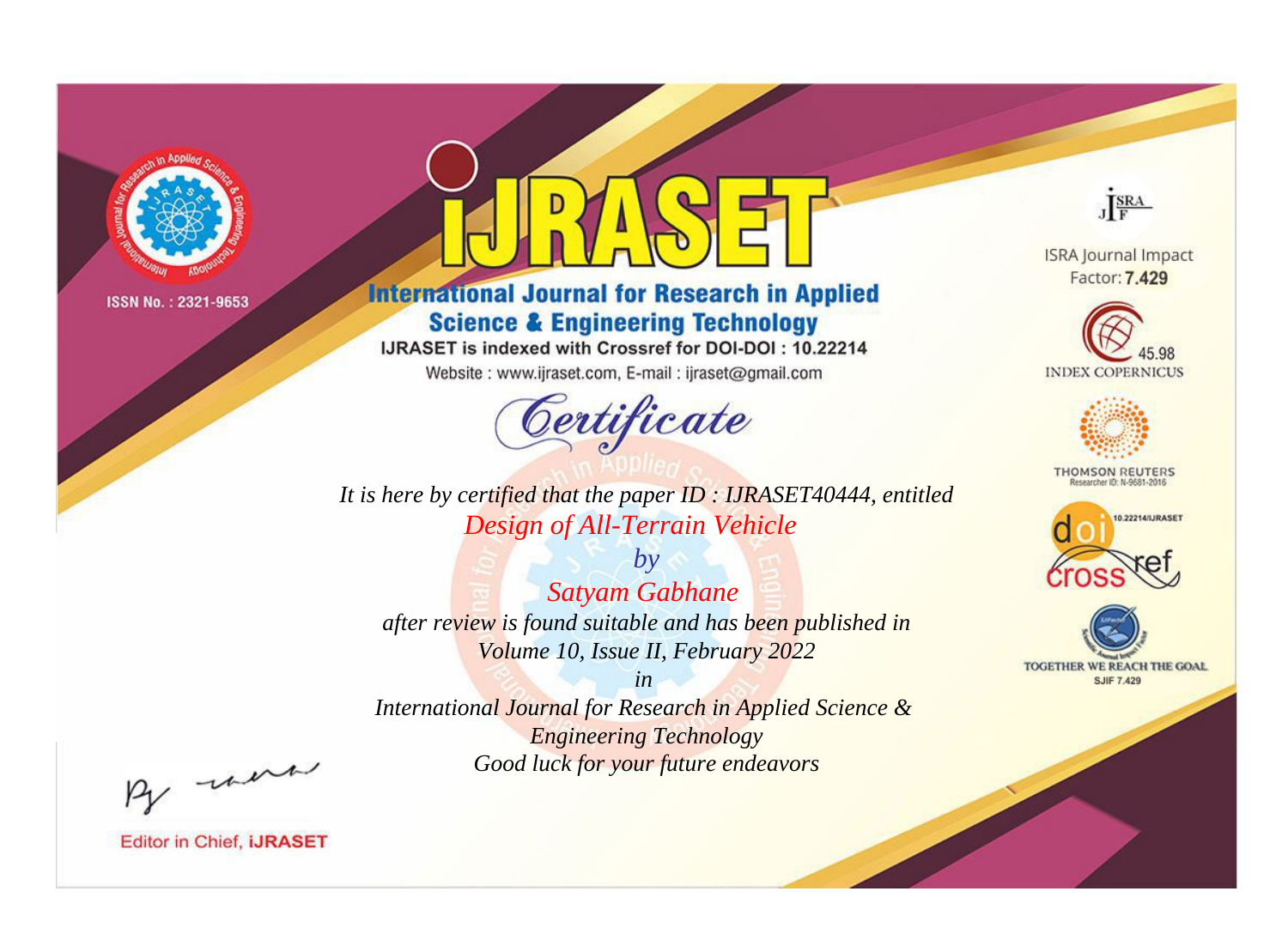

# **International Journal for Research in Applied Science & Engineering Technology**

IJRASET is indexed with Crossref for DOI-DOI: 10.22214

Website: www.ijraset.com, E-mail: ijraset@gmail.com



JERA

**ISRA Journal Impact** Factor: 7.429





**THOMSON REUTERS** 



TOGETHER WE REACH THE GOAL **SJIF 7.429** 

It is here by certified that the paper ID: IJRASET40444, entitled Design of All-Terrain Vehicle

 $b\nu$ **Dashmesh Gabhane** after review is found suitable and has been published in Volume 10, Issue II, February 2022

 $in$ International Journal for Research in Applied Science & **Engineering Technology** Good luck for your future endeavors

By morn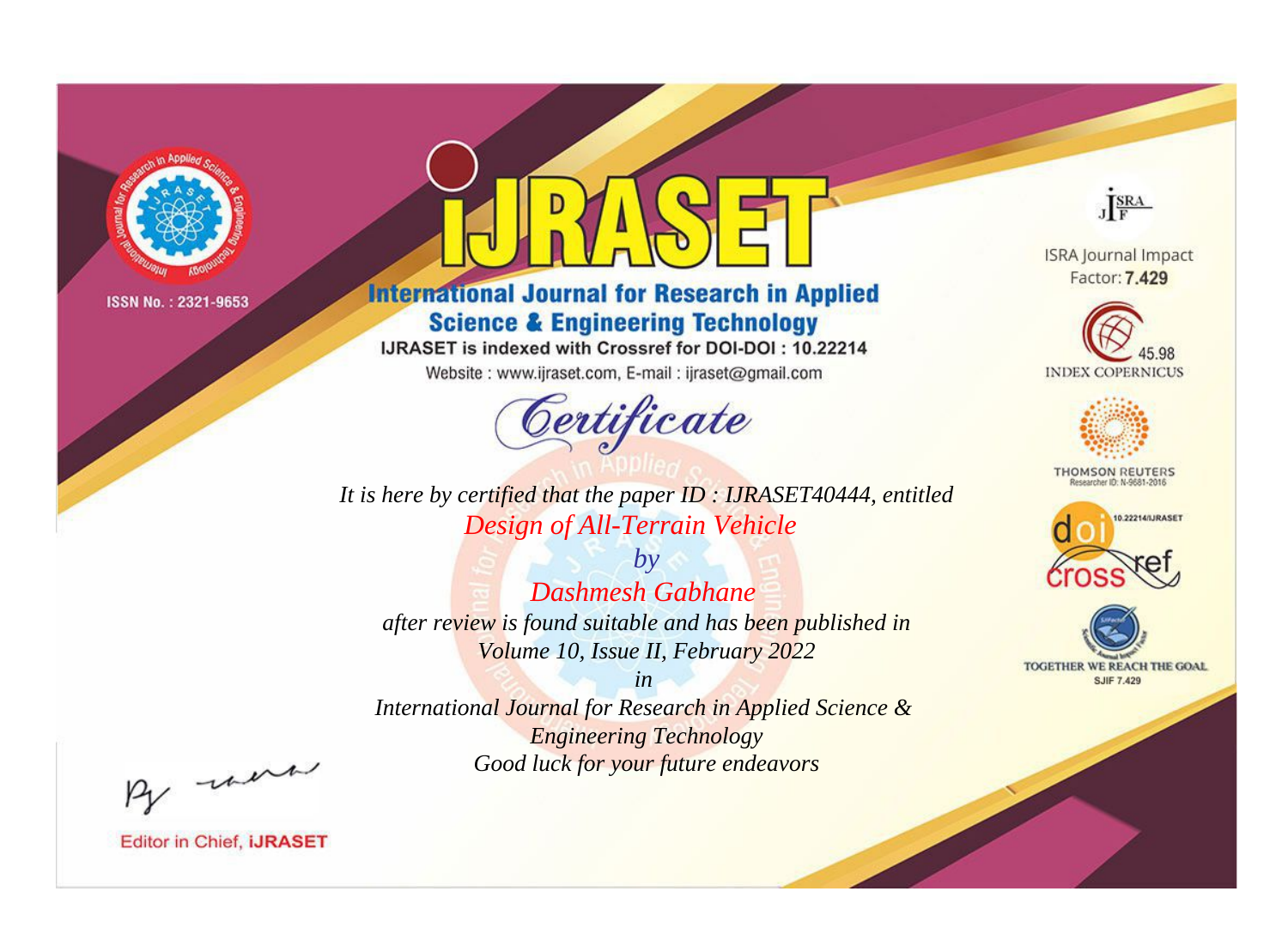

# **International Journal for Research in Applied Science & Engineering Technology**

IJRASET is indexed with Crossref for DOI-DOI: 10.22214

Website: www.ijraset.com, E-mail: ijraset@gmail.com



**ISRA Journal Impact** Factor: 7.429

JERA





**THOMSON REUTERS** 



TOGETHER WE REACH THE GOAL **SJIF 7.429** 

It is here by certified that the paper ID: IJRASET40444, entitled Design of All-Terrain Vehicle

 $by$ Sakshi Talware after review is found suitable and has been published in Volume 10, Issue II, February 2022

 $in$ International Journal for Research in Applied Science & **Engineering Technology** Good luck for your future endeavors

By morn